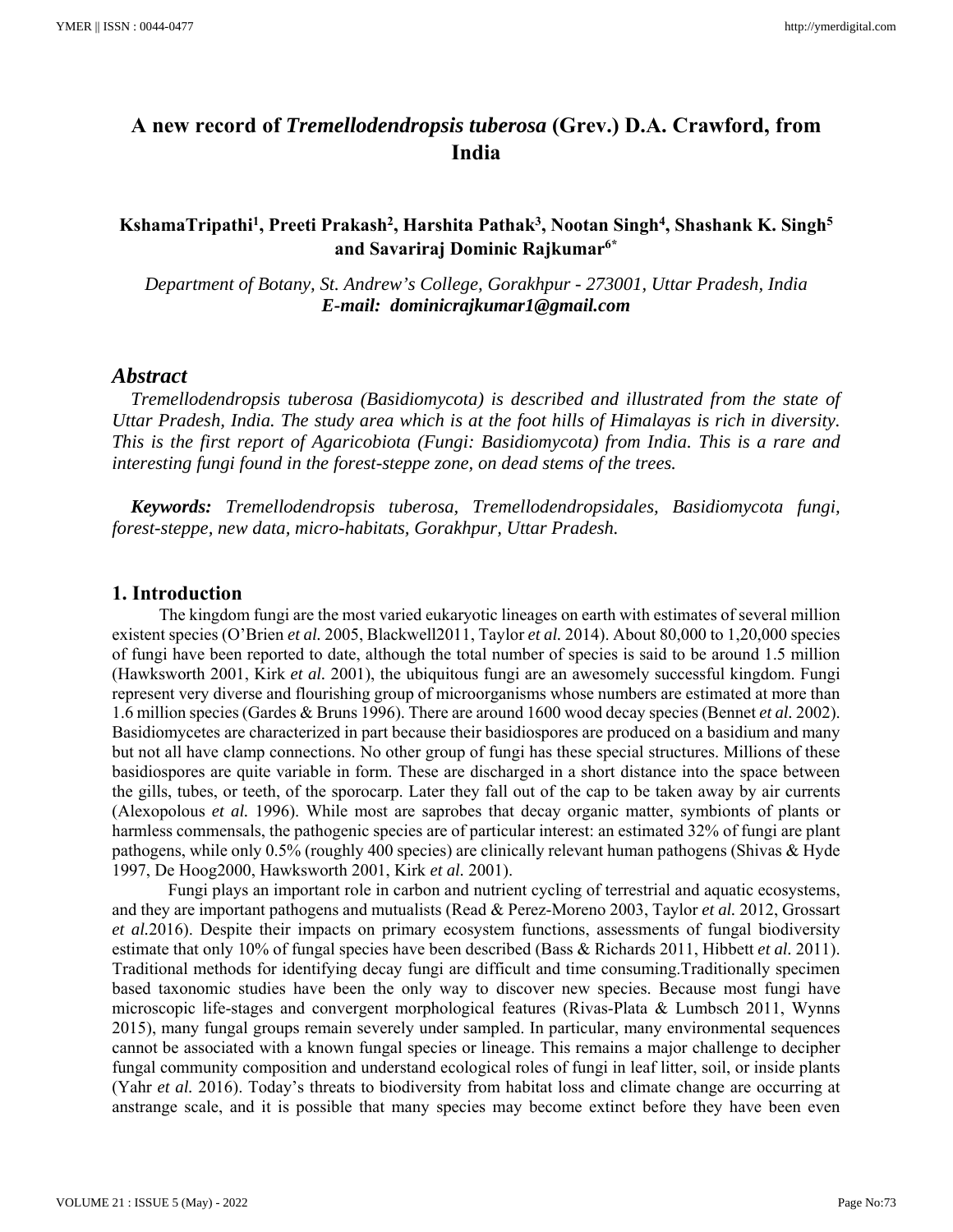discovered (Costello *et al.* 2013, Monastersky 2014).Phylum Basidiomycota, numbers estimated 30000 species. A notable number of basidiomycetes are pathogenic: the rusts and smuts number about 7000 and 1400 species, respectively, and in addition 40 yeast species have been reported to infect humans and animals (Kirk *et al.*2001, Mitchell 2005).

The basidiomycetes are easily the largest, most important, and common group of fungi that cause wood decay. Most arborists know them as the mushrooms and conks that grow on living or dead trees and people have written volumes on wood decay caused by members of this group of fungi. It would be easy to leave the discussion of urban wood decay fungi to the basidiomycetes alone. Volumes I and II of North American Polypores by Gilbertson and Ryvarden (1986, 1987) identify nearly 500 different basidiomycetes responsible for decaying wood of living and dead trees. This list does not include the extensive group of gilled mushrooms and other types of basidiomycetes that also decay wood.

The species *Tremellodendropsis tuberose* was first described as *Merisma tuberosum* by Scottish mycologist Robert Kaye Greville in 1825. D.A. Crawford transferred it to its current genus *Tremellodendropsis* in 1954 and made it the type species. It is classified in the subgenus *Tremellodendropsis*, which contains species with basidia that are partially partitioned (septate) at their apices, other species in this subgenus include *T. pusio* and *T. flagelliformis*. Corner (1953), recognised a subgenus *Tremellodendropsis*, in which species are with clamped hyphae, and subtremellaceous basidia. *Tremellodendropsis tuberosa* is commonly known as the 'ashen coral', is a species of coral fungus in the family Tremellodendropsidaceae. Described in 1825, it is found in Europe, North America, South America and Asia.

*Tremellodendropsis tuberosa* is a coralloid relative of jelly fungi. It is small, whitish to pale brownish fruit bodies usually arise from a single, long, whitish, stipe-like base and have a distinctive upright stature. *Tremellodendropsis tuberosa* usually is found on bare soil in forests; it is fairly common but is not well known. The spores are generally ellipsoid to somewhat spindle-or almond-shaped,  $12-20$  x5—9  $\mu$ m, and are borne on basidia that are divided lengthwise, at least near their tips. Small, sparingly branched versions of *Tremellodendron schwenitzii* (AKA *Tremellodendron pallidum*) and other, less well-known species of *Tremellodendron* are very similar in appearance and are also tough-flesh, these are best separated with microscopic examination. Additionally, many small and whitish coral fungi are superficially similar but have fragile, brittle flesh and are thus more easily separated. *Tremellodendropsis tuberosa* has been causing taxonomic problems since the day it was discovered. At issue is its placement relative to other groups of fungi. It has funky, interesting basidia (the prong-like structures on which spores are borne) that seem to be a combination of two well-established types. Jelly fungi develop divided basidia, while other mushrooms that bear spores on basidia do not. But the basidia of *Tremellodendropsis tuberosa* are partially divided, a crease develops at the base of the spore-holding prongs, creating a basidium type that has been called "partially septate," or "sub-tremellaceous" (Kuo 2017). Thus, the very tiny genus *Tremellodendropsis*, and even a separate family to hold the genus, the Tremellodendropsidaceae, were created to hold this mushroom long before. The most recent work Berbee and collaborators supports giving *Tremellodendropsis* its own order (the rank above family), the Tremellodendropsidales. Berbee *et al.* (2016) recently showed that *T. tuberosa* belongs to a unique Agaricomycete lineage in the Order Tremellodendropsidales, Family Tramellodendropsidaceace. It has partially septate basidia, apices flattened, spathula like, basidia with longitudinal internal walls.

The present collection of *Tremellodendropsis tuberosa* is the first report of this species from India. *T. tuberosa* has been collected from different locations of Kushmi Forest, Gorakhpur (Fig. 1), Uttar Pradesh, India.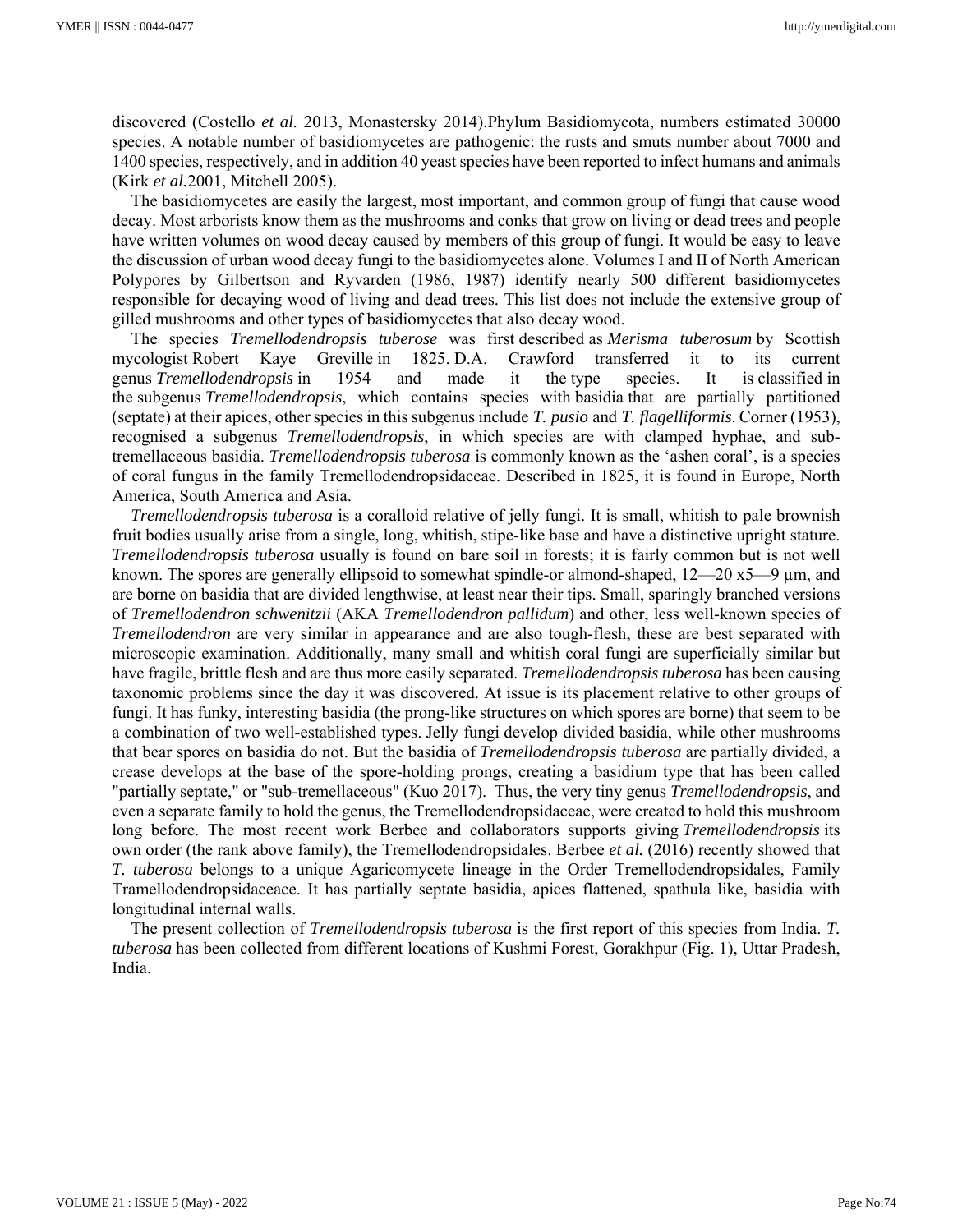

**Figure 1. Showing Map of Study Area**

### **2. Materials and Methods**

A field survey on the Kushmi forest, Gorakhpur, Uttar Pradesh, India was conducted during August and September months (2021). The fruiting body of the fungus was found in the forest area of Gorakhpur (Uttar Pradesh). Fungus was carefully dugout with the help of a knife and photographed in the field. Identification of fungi collected were characterized morphologically. The collected specimens were identified by Conventional morphology based taxonomic methods. The specimens collected from different locations were preserved in formaldehyde for further studies. All the specimens have been deposited at St. Andrew's college herbarium (SACH), Department of Botany, St. Andrew's College, Gorakhpur, Uttar Pradesh, India

#### **Species Examined:**

*Tremellodendropsis tuberosa*- Kushmi Forest, Gorakhpur District, Uttar Pradesh 90 m, SACH: 1252, 8 August 2021; SACH 1268, 1271, 28 September 2021. Found in shade, under & on decaying trees and stems.

#### **3. Results and Discussion**

 The collected species was identified based on their morphology. These fungi are very significant for recycling of nutrient through decaying (rotting) mechanisms of fallen wood tree and solid waste of agricultural products. These are a very important component of the basidiomycete fungi in forest ecosystems for wood decaying process and also as tree pathogens.

#### **Distribution and Habitat:**

Growing, scattered to gregariously on the ground, sometimes from well-decayed woody debris, in woods. Fruiting body is clavarioid, a small, sparingly branched, rarely sub-simple and tufted pale colored fruit structure arising from a shared stem; about 4 - 6 cm high and 2 - 3 cm across in diameter (Fig. 2). Branches are forked and feature elongated, tapering tips, terete to flattened, round or somewhat flattened in cross-section; dry; smooth and bald; dull yellowish white, with starker white tips when fresh; discoloring a little brownish with age, beginning with the tips, polychotomous to dichotomous, rugose to smooth, sub-coriaceous to tough and fleshy, possessing a high percentage of water yet not really gelatinous. Stem is smooth and bald, whitish to brownish.The tough stem is white, as is the flesh and is covered with whitish mycelia at the base. The edibility of the fruit body is unknown. Fruiting body is slender, upright, 3- 6 cm tall, the base usually distinct from a sparsely branched upper portion; adjacent fruiting bodies sometimes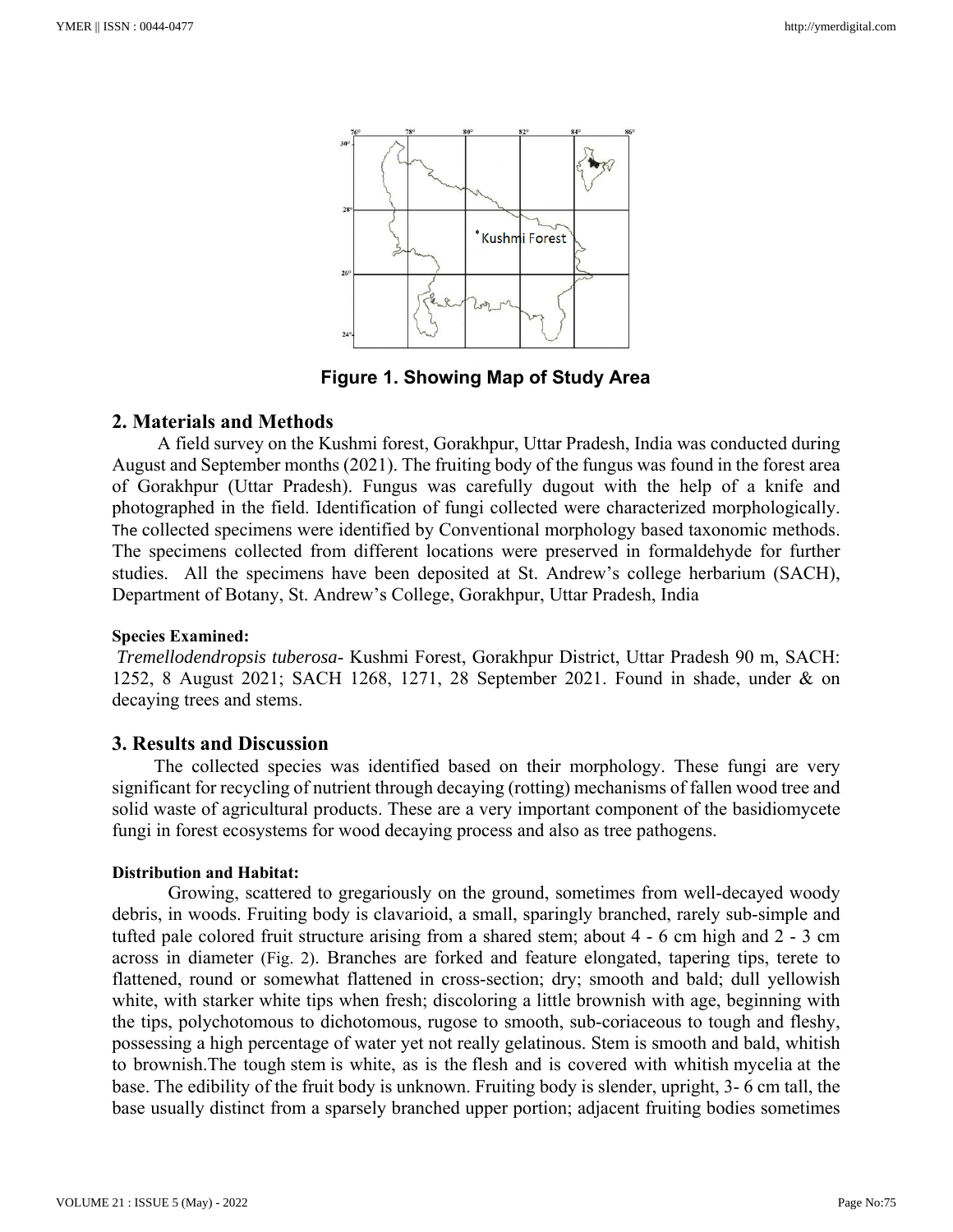partially fused below to form a "pseudo-base," individual branches round in cross-section becoming flattened above, color of lower portion dull cream-buff to greyish-tan, the tips paler, surface of upper branches more or glabrous or with scattered whitish hairs, the base often covered with a white tomentum, context tough, pliant, colored like the surface, unchanging, odor sharp, somewhat aromatic, taste not distinctive to slightly astringent. Spore is white, 15-20 x 4-7  $\mu$ m, white, fusiform, sub-fusiform, or ovoid or elongated, smooth walled, sub-globose, oblong, hyaline in KOH.



*Tremellodendropsis tuberosa* apices rounded to subcristate, basidia without internal walls, very similar to *Aphelaria*. Basidia mostly longitudinally septate, Basidia two-sterigmate, to about 55 x 12.5 µm, clavate, sterigmata quite long, elongated, with thick bases, developing a cleft or crease at the bases of the sterigmata, in the apex of the basidium, large apex cruciately sub-septate or septate. Clamp connections present. Hymenium generally thickening, absent from stem and parts of upper sides of some branches or rudimentary, cystidia absent. Hyphae monomitic, clamped, occasionally secondarily septate, not inflated, cells elongated, walls thickening (Fig. 3,  $4 & 5$ ).

 Habitat is Terrestrial, on hard clay to rich humus, scattered to gregarious, often growing under decaying woods of different varieties of trees. *Ramaria stricta* and related species are similar but can be distinguished by a lignicolous habit. Another small terrestrial coral that bears a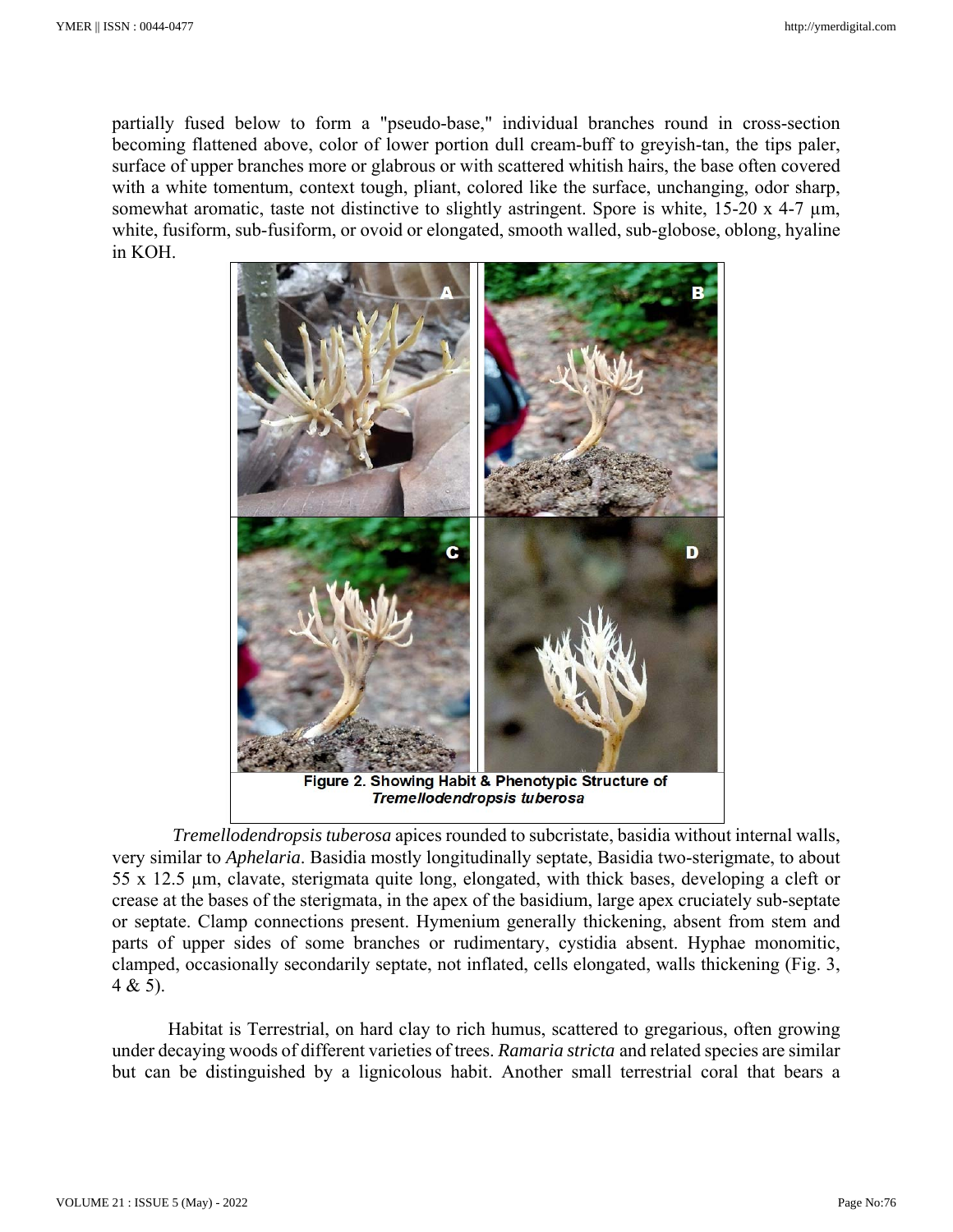resemblance is *Clavulina cristata*. It is small, pallid, with pointed tips, but it lacks a parallel branching pattern and is found mainly with pine. The basidia of *Tremellodendropsis tuberosa* are



unusual, mostly longitudinally septate, similar to those of the jelly fungus genus *Tremella*, with which it was thought to be distantly related.

# **Acknowledgments**

 The authors are thankful to Rev. Dr. J. K. Lal, Principal, St. Andrew's College, Gorakhpur, Uttar Pradesh, India for the encouragement and for providing all the necessary facilities to conduct this study.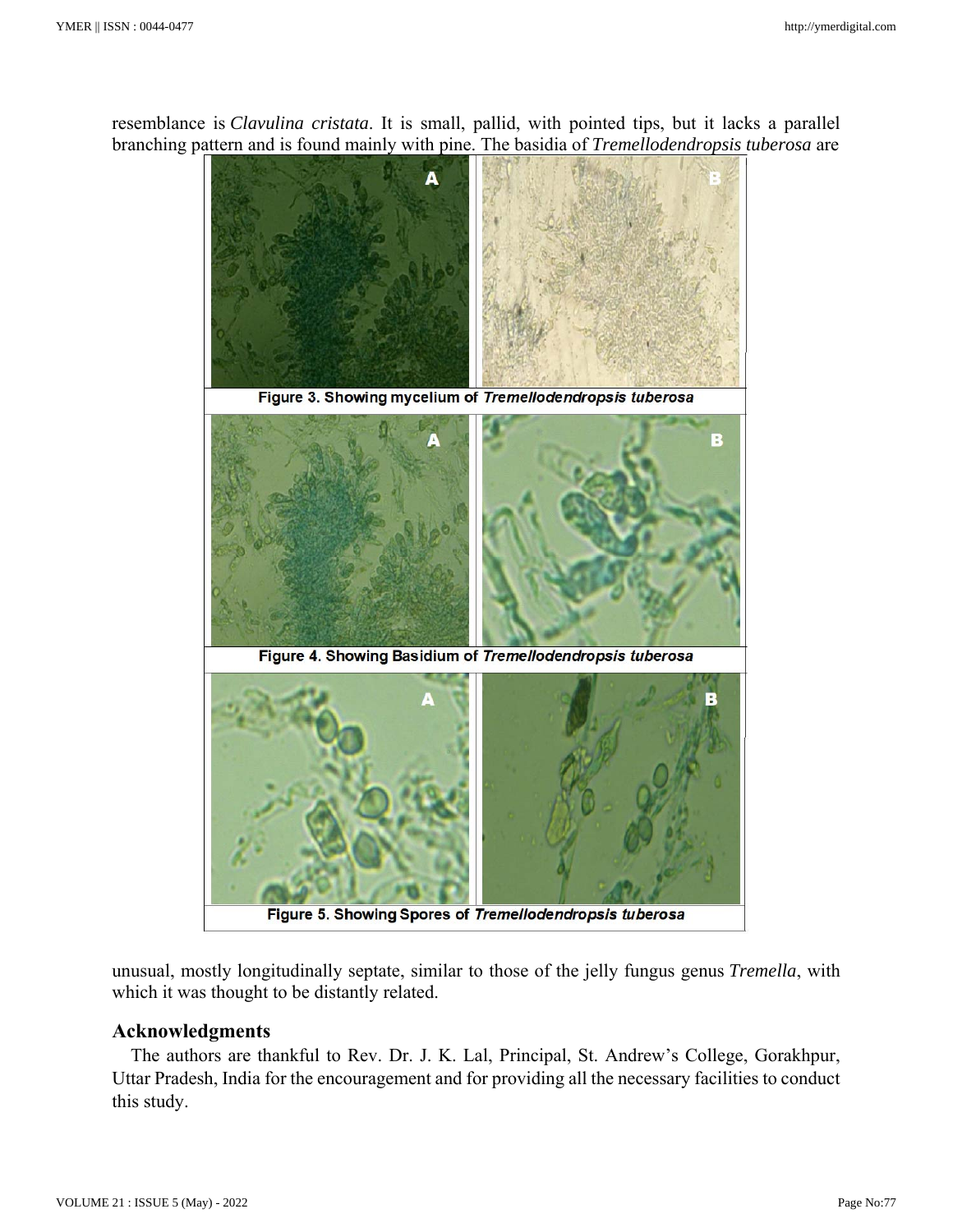## **References**

- [1] *Alexopolous, C. J., Mims, C. W., and Blackwell, M.: "Introductory mycology."4th ed., New York (1996).*
- [2] *Arora, D.: Mushrooms Demystified. Ten Speed Press: Berkeley, CA. (1986), pp. 959.*
- [3] *Arora, David: Mushrooms Demystified: A Comprehensive Guide to the Fleshy Fungi. Berkeley, California: Ten Speed Press. ISBN 0-89815-169-4 (1986), pp. 643–644.*
- [4] *Bass D, Richards TA.: Three reasons to re-evaluate fungal diversity 'on Earth and in the ocean'. Fungal Biology Reviews, vol. 25, (2011), pp. 159–164.*
- [5] *Bennet, J.W., Wunch, K.G. and Faison, B.D.: Use of fungi in Bio degradation. In: Manual of Environmental Microbiology. 2nd Ed. Christon J. Hurst. (2002), pp. 960-971.*
- [6] *Berbee ML, Wong EYY, Tsui CKM.: Phylogenetic evidence places thecoralloid jelly fungus Tremellodendropsis tuberosa (Tremellodendropsidales) among early diverging Agaricomycetes. Mycological Progress, vol. 15, (2016), pp. 939–946.*
- [7] *Blackwell M.: The fungi: 1, 2, 3...5.1 million species? American Journal of Botany, vol. 98,(2011), pp. 426–438.*
- [8] *Buczacki, S.; Shields, C.; Ovenden, D.: Collins Fungi Guide: The Most Complete field Guide to the Mushrooms and toadstools of Britain & Ireland. HarperCollins UK. ISBN 978-0-00-741343-0,(2012), pp. 2262.*
- [9] *Corner, E.J.H.: Addenda Clavariaceae III. Annals of Botany, N.S. Vol. 17, No. 66, April, (1953), pp. 347-368.*
- [10] *Costello MJ, May RM, Stork NE.: Can we name earth's species before they go extinct? Science, (2013), pp. 413–416.*
- [11] *Crawford, D.A.: "Studies in New Zealand Clavariaceae. I" (PDF). Transactions of the Royal Society of New Zealand. vol. 82,(1954), pp. 617–631.*
- [12] *Davis, R.M.; Sommer, R.; Menge, J.A.: Field Guide to Mushrooms of Western North America. University of California Press. ISBN 978-0-520-95360-4,(2012), pp. 302–303.*
- [13] *De Hoog GS: Atlas of Clinical Fungi. CentraalbureauvoorSchimmelcultures, Utrecht, the Netherlands (2000).*
- [14] *Desjardin, D.E., Wood, M.G. & Stevens, F.A.: California Mushrooms: The Comprehensive Identification Guide. Timber Press: Portland, OR. (2015), pp. 560.*
- [15] *Ellis, M.B. & Ellis, J.P.: Fungi without Gills (Hymenomycetes and Gasteromycetes). Chapman and Hall: London, England. (1990), pp. 329.*
- [16] *Gilbertson, R. L., & Ryvarden, L.: North American Polypores, Fungiflora, vol. 1, (1986), pp. 433.*
- [17] *Gilbertson, R. L., & Ryvarden, L.: North American Polypores, in Fungiflora, vol. 2, (1987), pp. 437–885.*
- [18] *Greville, R.K.: Scottish Cryptogamic Flora Vol. III. Mac Lachlan & Stewart: Edinburgh, Scotland. (Protologue) (1825).*
- [19] *Grossart H-P, Wurzbacher C, James TY, Kagami M.: Discovery of dark matter fungi in aquatic ecosystems demands a reappraisal of the phylogeny and ecology of zoosporic fungi. Fungal Ecology, vol. 19, (2016), pp. 28–38.*
- [20] *Hawksworth DL: The magnitude of fungal diversity: the 1.5 million species estimate revisited. Mycological Research, vol. 105, (2001), pp. 1422–1432.*